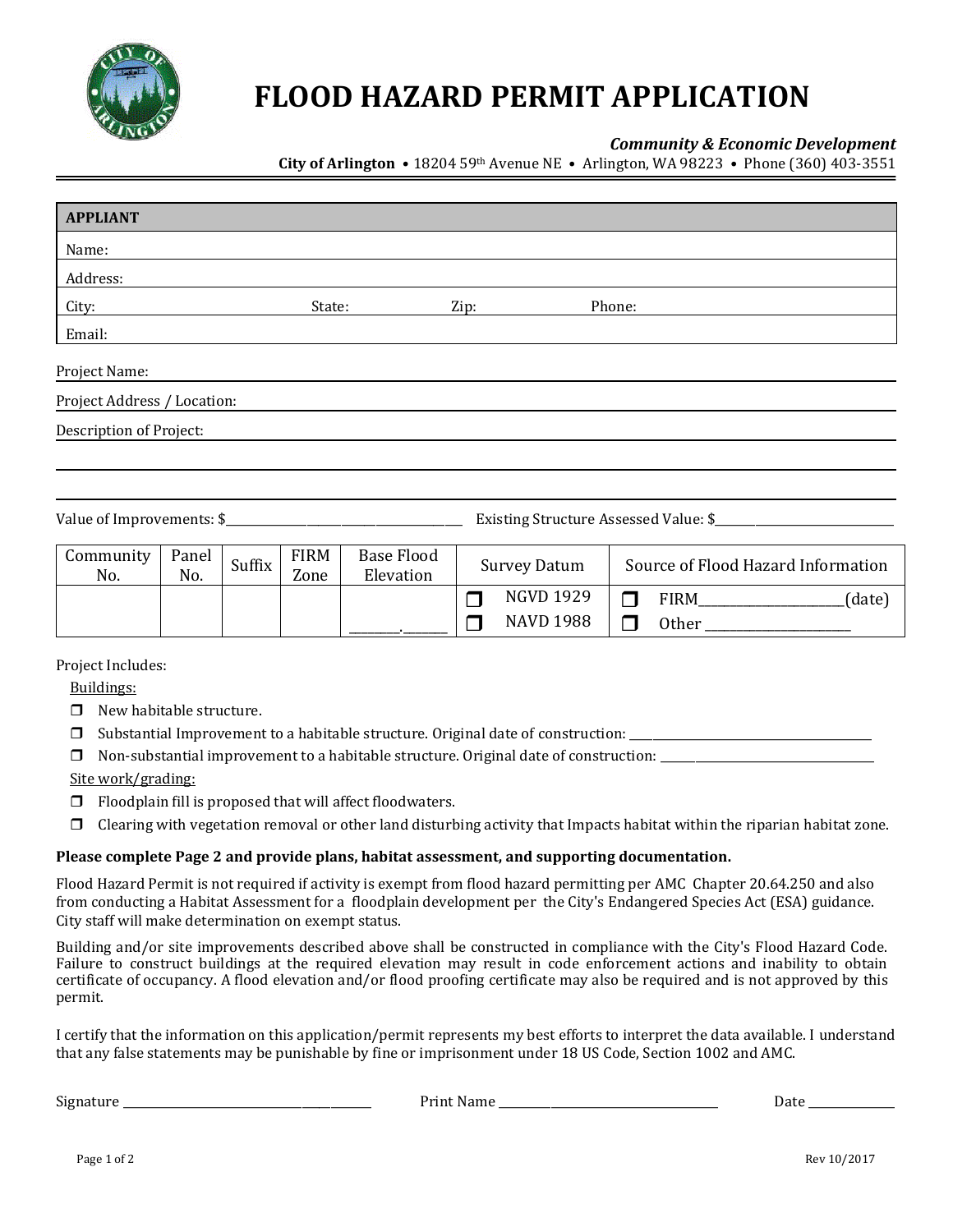#### **CERTIFICATION**

The attached technical data demonstrates that the proposed project \_\_\_\_\_\_\_\_\_\_\_\_\_\_\_\_\_\_\_\_\_\_\_\_\_\_\_\_\_\_\_\_meets City of Arlington flood hazard mitigation requirements in Chapter 20.64, Arlington Municipal Code. Mitigation is achieved as follows (attached additional documentation as appropriate):

| <b>Analysis Methodology</b>                               | <b>Description of Mitigation</b><br>(include reference to documentation) |  |  |  |  |  |  |  |
|-----------------------------------------------------------|--------------------------------------------------------------------------|--|--|--|--|--|--|--|
|                                                           |                                                                          |  |  |  |  |  |  |  |
|                                                           |                                                                          |  |  |  |  |  |  |  |
| $\Box$ N/A (notinfloodway)                                |                                                                          |  |  |  |  |  |  |  |
| 2.100-YEAR FLOODPLAIN AND ASSOCIATED RIPARIAN BUFFER ZONE |                                                                          |  |  |  |  |  |  |  |
|                                                           |                                                                          |  |  |  |  |  |  |  |
| $\Box$ N/A (no fill proposed)                             |                                                                          |  |  |  |  |  |  |  |
|                                                           |                                                                          |  |  |  |  |  |  |  |
| $\Box$ N/A (not inconveyance area)                        |                                                                          |  |  |  |  |  |  |  |
|                                                           |                                                                          |  |  |  |  |  |  |  |
|                                                           | $\Box$ N/A (exempt from assessment)                                      |  |  |  |  |  |  |  |

Certification is required if fill or other non-structure site improvements cause significant displacement or blockage of floodwaters project, thereby requiring analysis and evaluation of mitigation. This is to certify that I am a duly qualified Professional Engineer licensed to practice in the state of Washington, and the above is based hydrologic and hydraulic analyses performed in accordance with standard engineering practice.

Date Signature of Engineer

Printed Name

Seal: Company

Address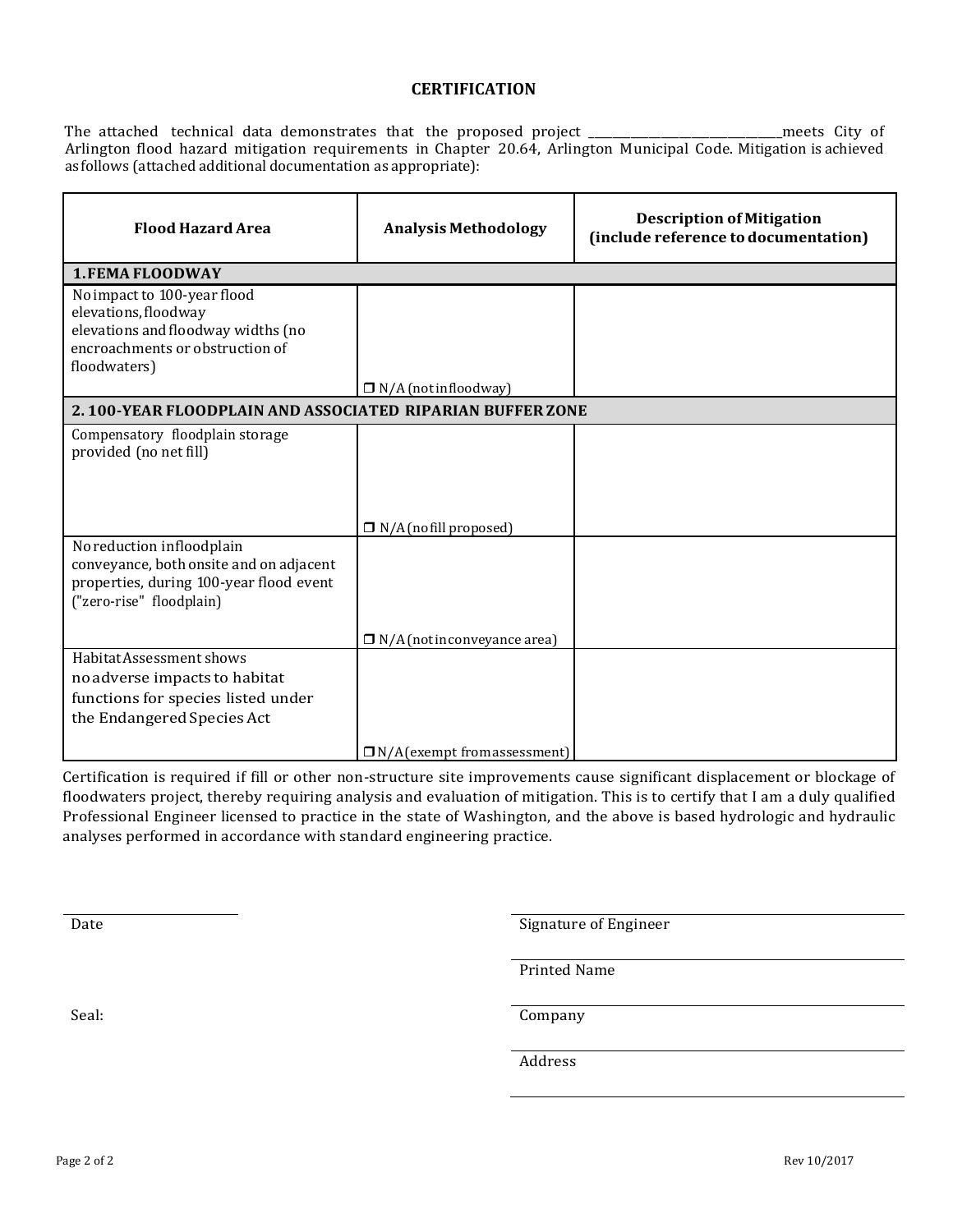## **FLOOD HAZARD PERMIT SUBMITTAL REQUIREMENTS**

### **CITYOF ARLINGTON**

The following forms that will be required for a permit submittal are available on the Community & Economic Development Department webpage:

- Flood Hazard Permit Application
- FEMA/ESA Habitat Assessment; per FEMA guidance current edition
- FEMA Elevation Certificate and Instructions (required after start of construction)

#### A. General Requirements

- 1. No land within the areas of special flood hazard shall hereafter be subdivided or short subdivided, improved, filled, graded or cleared; nor shall any structure, including manufactured homes, be constructed, reconstructed, substantially improved, relocated, or erected on such lands unless the person(s) responsible for such improvements shall first obtain a Flood Hazard Permit for such action in accord with the provisions of Arlington Municipal Code Chapters 20.64.
- 2. The areas of flood hazard include those identified on the latest version of the Federal Emergency Management Agency (FEMA) Flood Insurance Rate Maps (FIRM), or subsequent floodplain information prepared by the City to show updated flood hazard information, or on site-specific studies if required for development application purposes. Publicly available flood hazard information is available from the Permit Center and Public Works Engineering.
- 3. A Habitat Assessment Report is required as part of project permitting to help project proponents and government agencies identify and address potential impacts of a proposed *development* on *protected areas* that have potential to adversely affect habitat functions for species listed under the Endangered Species Act (ESA). For the purposes of this assessment, "ESA listed species"include any species listed as endangered, threatened, or being considered for listing, and have been documented to be present in streams near and adjacent to the project site. Refer to FEMA Floodplain Habitat Assessment and Mitigation Regional Guidance for the Puget Sound Basin.

#### B. RequiredAnalysis Methods

- 1. When analysis is required. Projects that displace floodwaters require an engineer's certification that compensatory storage and no reduction in floodway conveyance will result. Examples of projects exempt from the compensatory storage and conveyance certification analysis requirement include, but are not limited to:
	- Projects in the floodplain that do not involve any activity below the base flood elevation, such as a second story addition (an elevation certificate may still be required, however).
	- Activities that do not involve recontouring of ground or new fill, such as an on-grade driveway. New or improved structures in the flood fringe (i.e., away from flowing flood water), where no fill is proposed and adequate foundation openings are provided.
	- New or improved structures constructed on flow-through foundations or pilings where no fill is proposed.

The City will verify that the exemption is valid before a permit is issued.

2. Compensatory Storage Required. Development proposals shall not reduce the effective base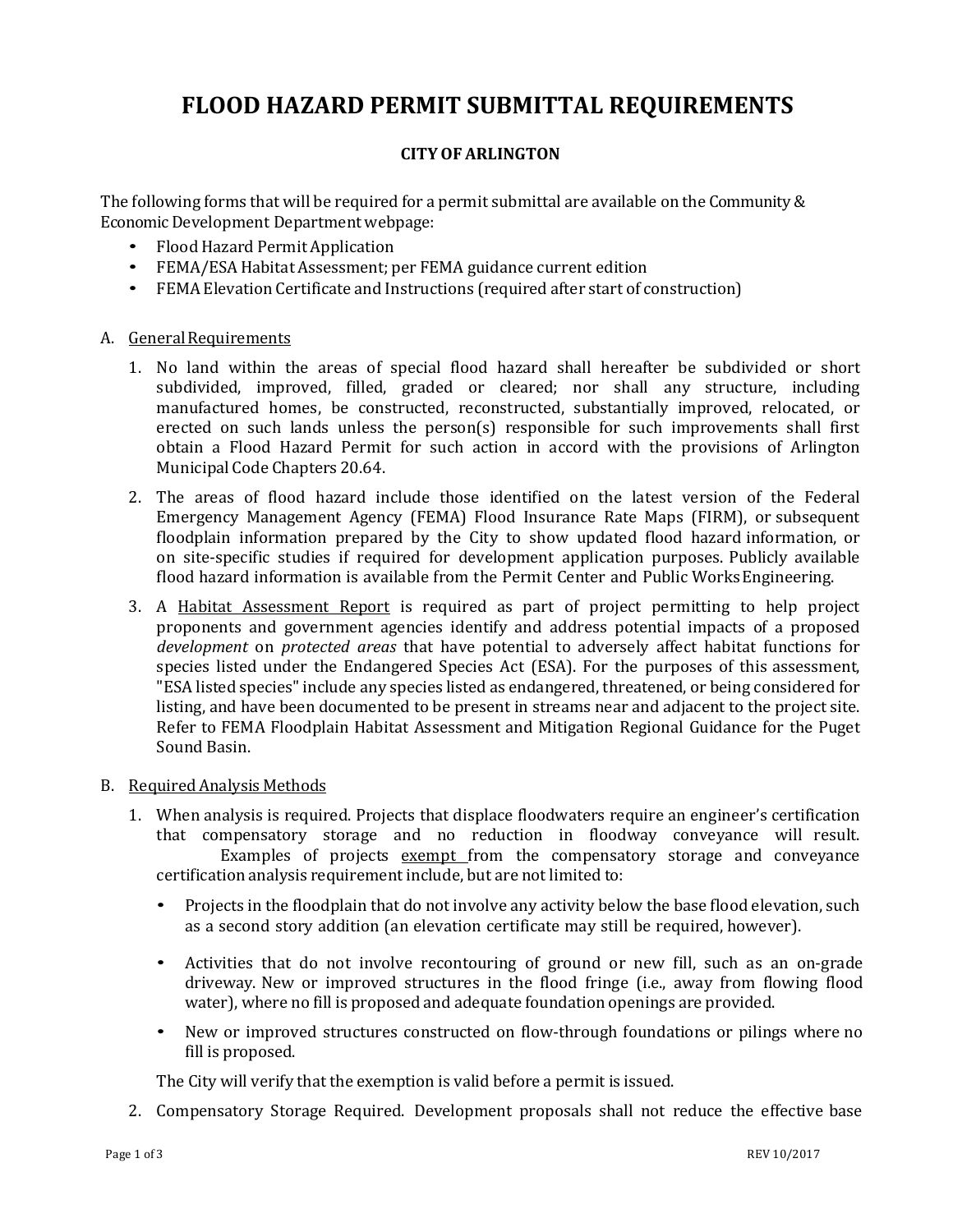flood storage volume of the floodplain. Grading or other activity which would reduce the effective storage volume must be mitigated by creating compensatory storage either on-site, or approved adjacent off-site location. The compensatory storage must be hydraulically connected to the source of floodwaters and excavated at an elevation at or below the elevation of the filled storage that is being compensated.

- 3. No Reduction in Floodplain Conveyance. Development proposals shall not reduce the hydraulic capability of the floodplain on-site to convey floodwaters through the property during the base flood event. No rise in base flood elevations is allowed on adjacent properties. Providing this compensatory conveyance capacity can be done in conjunction with the compensatory storage, either on-site or off-site.
- 4. Floodplain Hydraulic Study. Compliance with the compensatory storage, compensatory conveyance requirements, and other requirements of the Arlington Municipal Code Chapter 20.64 shall be documented in a floodplain hydraulic study prepared by a licensed civil engineer registered in the state of Washington. The following methods shall be used to assess impacts and required mitigation:
	- a. Base flood information, including flood magnitudes, shall be consistent with the latest Flood Insurance Study, or with subsequent reports and data furnished to the applicant by the City. The applicant should verify these assumptions, and whether hydraulic models that represent the current base flood mapping are available, with the City.
	- b. The floodplain hydraulic study shall include site topographic mapping, plans and specifications for proposed grading and structures, surveyed cross-section data and graphs, flood profiles, model input and output data, and any other information necessary to document modeling assumptions, conditions and conclusions. If requested, floodplain study submittals shall be accompanied by electronic copies of floodplain models and topographic maps.
	- c. Acceptable modeling methodologies for calculating floodplain conveyance impacts and mitigation are described in Table 1. Alternative methods may be approved by the City.

| Activity                                          | Modeling Methodology                     |  |  |  |
|---------------------------------------------------|------------------------------------------|--|--|--|
| 1)<br>No<br>impact: All activities not<br>causing | No modeling required.                    |  |  |  |
| obstruction of floodwaters or fill, such as       |                                          |  |  |  |
| vegetation removal or planting, building          |                                          |  |  |  |
| improvements that do not increase footprint,      |                                          |  |  |  |
| maintenance to restore an original permitted      |                                          |  |  |  |
| condition, etc.                                   |                                          |  |  |  |
| 2) Minor grading or structures: Under 10 feet of  | Hand-computed conveyance (K) calculation |  |  |  |
| obstruction width or less than 2 feet of fill,    | assuming no change in water surface      |  |  |  |
| not to exceed 100 square feet of total            | elevation and using appropriate Mannings |  |  |  |
| obstruction under base flood.                     | "n" value.                               |  |  |  |
| 3) Major grading or structure: Activities that do | Step-backwater computer model such as    |  |  |  |
| not meet the definitions of 1) or 2).             | HEC-2 or HEC-RAS                         |  |  |  |

#### **Table 1. Acceptable Modeling Methodologies**

#### C. Document and Plans Submittal

The following documents and plans shall be provided by the applicant at the time the permit application is filed with the City:

1. A complete legal description of the property; parcel number, lot number(s) and name of platted subdivision; or the tax lot number assigned by the County Assessor's Office,